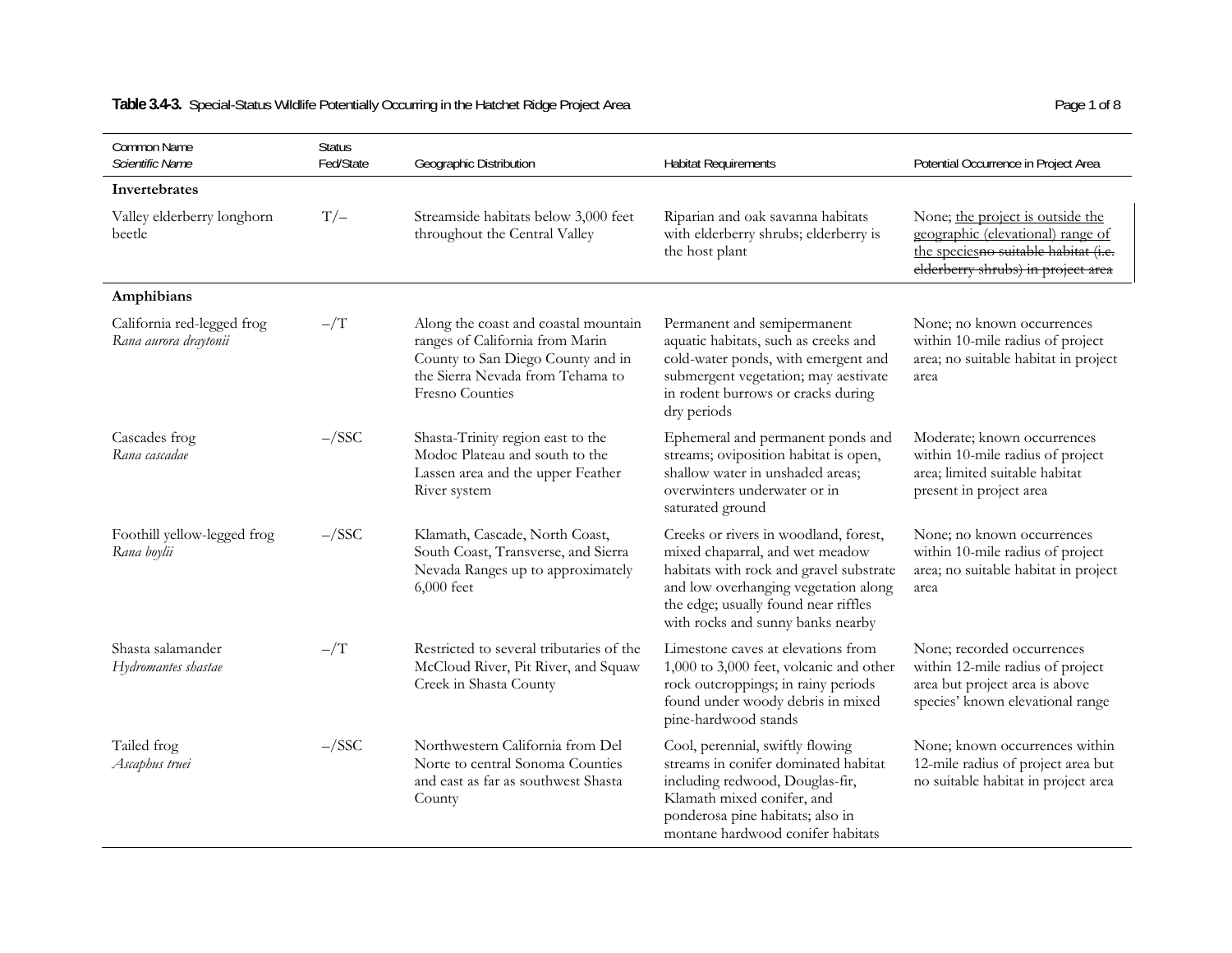## Table 3.4-3. Continued Page 2 of 8

| Common Name<br>Scientific Name                          | <b>Status</b><br>Fed/State | Geographic Distribution                                                                                                                                                                                                                                                                                                                                                     | <b>Habitat Requirements</b>                                                                                                                                                                                           | Potential Occurrence in Project Area                                                                                                                                                                                                                             |
|---------------------------------------------------------|----------------------------|-----------------------------------------------------------------------------------------------------------------------------------------------------------------------------------------------------------------------------------------------------------------------------------------------------------------------------------------------------------------------------|-----------------------------------------------------------------------------------------------------------------------------------------------------------------------------------------------------------------------|------------------------------------------------------------------------------------------------------------------------------------------------------------------------------------------------------------------------------------------------------------------|
| <b>Reptiles</b>                                         |                            |                                                                                                                                                                                                                                                                                                                                                                             |                                                                                                                                                                                                                       |                                                                                                                                                                                                                                                                  |
| Northwestern pond turtle<br>Clemmys marmorata marmorata | $-\sqrt{SSC}$              | Oregon border of Del Norte and<br>Siskiyou Counties south along the<br>coast to San Francisco Bay, inland<br>through the Sacramento Valley, and<br>on the western slope of Sierra Nevada                                                                                                                                                                                    | Ponds, marshes, rivers, streams, and<br>irrigation canals with muddy or rocky<br>bottoms and with watercress, cattails,<br>water lilies, or other aquatic<br>vegetation in woodlands, grasslands,<br>and open forests | None; known occurrences within<br>10-mile radius of project area but<br>no suitable habitat in project area                                                                                                                                                      |
| <b>Birds</b>                                            |                            |                                                                                                                                                                                                                                                                                                                                                                             |                                                                                                                                                                                                                       |                                                                                                                                                                                                                                                                  |
| American peregrine falcon<br>Falco peregrinus anatum    | $-\big/E$ , FP             | Permanent resident along North and<br>South Coast Ranges; may summer in<br>Cascade and Klamath Ranges and<br>through the Sierra Nevada to Madera<br>County; winters in the Central Valley<br>south through the Transverse and<br>Peninsular Ranges and the plains east<br>of the Cascade Range                                                                              | Nests and roosts on protected ledges<br>of high cliffs, usually adjacent to lakes,<br>rivers, or marshes that support large<br>prey populations                                                                       | Low; two nesting records within<br>10-mile radius of project area; no<br>suitable nesting or foraging habitat<br>in project area; not observed<br>during WEST surveys; may fly<br>through project area during<br>migration or movement between<br>foraging areas |
| Bald eagle<br>Haliaeetus leucocephalus                  | $-\big/E$ , FP             | Nests in Siskiyou, Modoc, Trinity,<br>Shasta, Lassen, Plumas, Butte,<br>Tehama, Lake, and Mendocino<br>Counties and in the Lake Tahoe<br>Basin; reintroduced into central coast;<br>winter range includes the rest of<br>California, except the southeastern<br>deserts, very high altitudes in the<br>Sierra Nevada, and east of the Sierra<br>Nevada south of Mono County | In western North America, nests and<br>roosts in coniferous forests within 1<br>mile of a lake, reservoir, stream, or the<br>ocean                                                                                    | High; known occurrences within<br>10-mile radius of project area,<br>including Lake Margaret; no<br>suitable nesting or foraging habitat<br>in project area; several sightings<br>during WEST surveys                                                            |
| California horned lark<br>Eremophila alpestris actia    | $-\sqrt{SSC}$              | Throughout much of the state; less<br>common in mountainous areas of the<br>north coast and in coniferous or<br>chaparral habitats                                                                                                                                                                                                                                          | Common to abundant resident in a<br>variety of open habitats, usually where<br>large trees and shrubs are absent;<br>grasslands and deserts to dwarf shrub<br>habitats above tree line                                | Low; no known records<br>occurrences within 10-mile radius<br>of project area; limited suitable<br>habitat in project area; not<br>observed during WEST surveys;<br>suitable habitat in project area                                                             |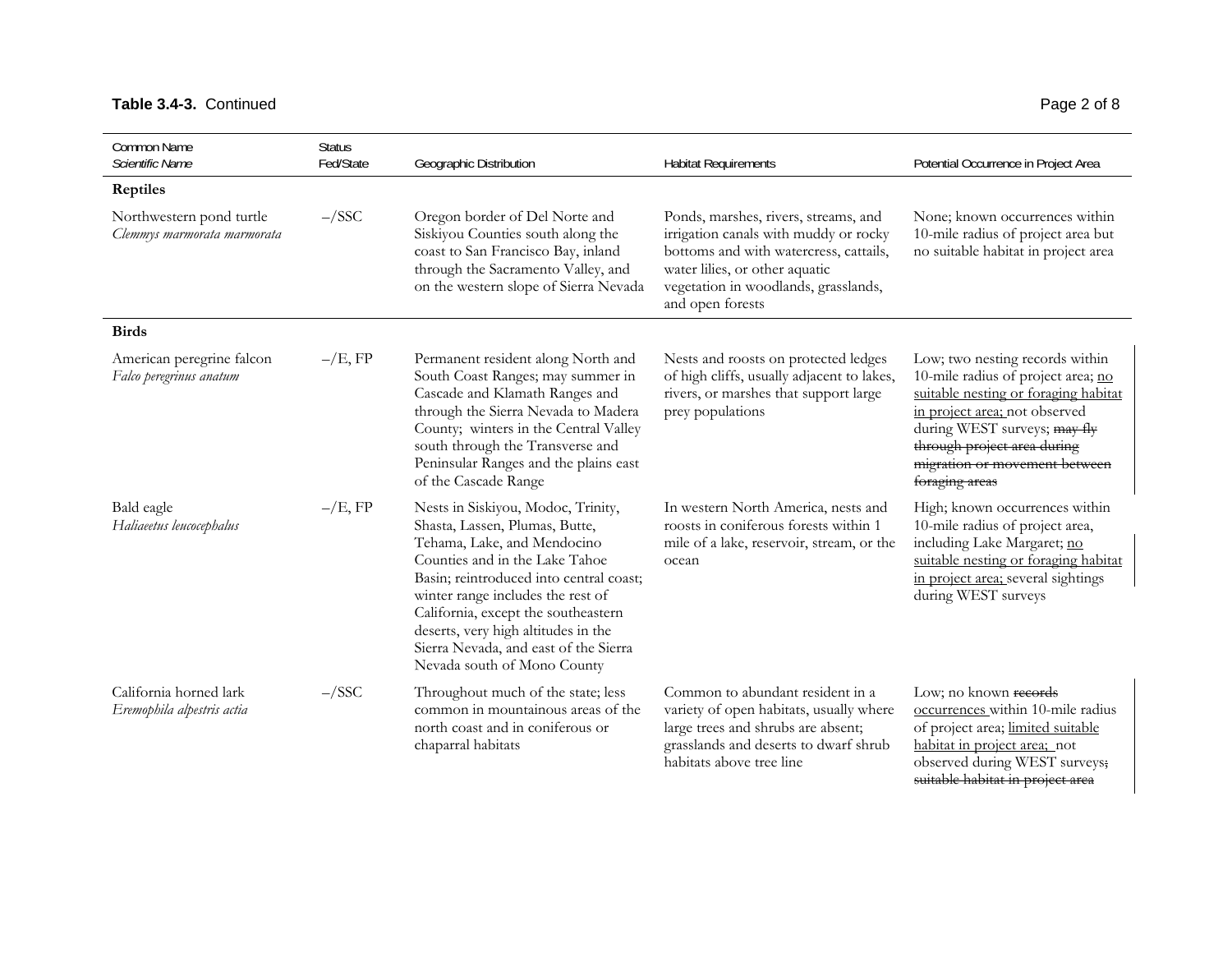## Table 3.4-3. Continued Page 3 of 8

<del>migration</del>

| Common Name<br>Scientific Name                     | <b>Status</b><br>Fed/State | Geographic Distribution                                                                                                                                                                                                                                            | <b>Habitat Requirements</b>                                                                                                                                                                       | Potential Occurrence in Project Area                                                                                                                                                                                                                                                                                    |
|----------------------------------------------------|----------------------------|--------------------------------------------------------------------------------------------------------------------------------------------------------------------------------------------------------------------------------------------------------------------|---------------------------------------------------------------------------------------------------------------------------------------------------------------------------------------------------|-------------------------------------------------------------------------------------------------------------------------------------------------------------------------------------------------------------------------------------------------------------------------------------------------------------------------|
| Northern spotted owl<br>Strix occidentalis caurina | T/SSC                      | A permanent resident throughout its<br>range; found in the north Coast,<br>Klamath, and western Cascade<br>Ranges from Del Norte to Marin<br>Counties                                                                                                              | Dense old-growth or mature forests<br>dominated by conifers with topped<br>trees or oaks available for nesting<br>crevices                                                                        | ModerateLow; known<br>occurrences within 10-mile radius<br>of project area; no suitable nesting<br>and limited suitable foraging<br>habitat in project vicinityarea; not<br>observed during WEST surveys<br>but may fly through project area<br>during dispersal                                                        |
| Cooper's hawk<br>Accipiter cooperii                | $-\sqrt{SSC}$              | Throughout California except high<br>altitudes in the Sierra Nevada; winters<br>in the Central Valley, southeastern<br>desert regions, and plains east of the<br>Cascade Range                                                                                     | Nests in a wide variety of habitat<br>types, from riparian woodlands and<br>grey pine-oak woodlands through<br>mixed conifer forests                                                              | HighModerate; known<br>occurrences within 10-mile radius<br>of project area; suitable foraging<br>habitat in project area; observed<br>during WEST surveys.                                                                                                                                                             |
| Ferruginous hawk<br>Buteo regalis                  | $-\sqrt{SSC}$              | Does not nest in California; winter<br>visitor along the coast from Sonoma<br>to San Diego Counties, east to the<br>Sierra Nevada foothills and<br>southeastern deserts, the Inyo-White<br>Mountains, the plains east of the<br>Cascade Range, and Siskiyou County | Open terrain in plains and foothills<br>where ground squirrels and other prey<br>are available                                                                                                    | HighLow; project is outside<br>geographic range of the species:<br>no known occurrences within 10-<br>mile radius of project area; no<br>suitable habitat in project area;<br>does not nest in project area;<br>sighted observed once during<br>WEST surveys; known to pass<br>through project area during<br>migration |
| Golden eagle<br>Aquila chrysaetos                  | $-\sqrt{SSC}$ , FP         | Foothills and mountains throughout<br>California; uncommon nonbreeding<br>visitor to lowlands such as the Central<br>Valley                                                                                                                                        | Nest on cliffs and escarpments or in<br>tall trees overlooking open country;<br>forages in annual grasslands,<br>chaparral, and oak woodlands with<br>plentiful medium and large-sized<br>mammals | HighLow; no known occurrences<br>within a 10-mile radius; no<br>suitable habitat in project area;<br>does not nest in project area;<br>observed once sighted during<br>WEST surveys; known to pass<br>through project area during                                                                                       |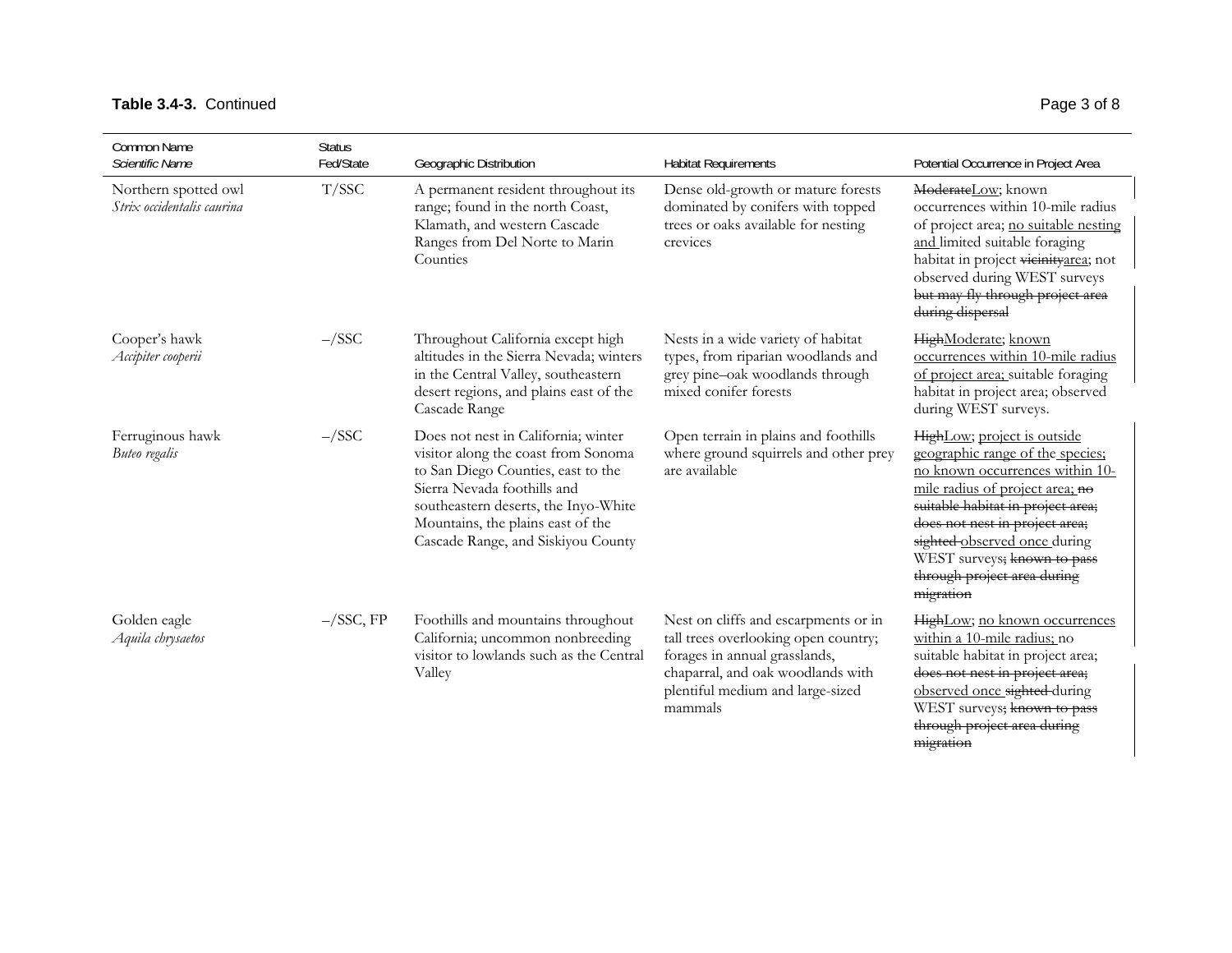## Table 3.4-3. Continued Page 4 of 8

| <b>Common Name</b><br>Scientific Name            | <b>Status</b><br>Fed/State | Geographic Distribution                                                                                                                                                                                                                                                                                                     | <b>Habitat Requirements</b>                                                                                                                | Potential Occurrence in Project Area                                                                                                                                                                                                                                            |
|--------------------------------------------------|----------------------------|-----------------------------------------------------------------------------------------------------------------------------------------------------------------------------------------------------------------------------------------------------------------------------------------------------------------------------|--------------------------------------------------------------------------------------------------------------------------------------------|---------------------------------------------------------------------------------------------------------------------------------------------------------------------------------------------------------------------------------------------------------------------------------|
| Greater sandhill crane<br>Grus canadensis tabida | $-\text{T}$ , FP           | Breeds in Siskiyou, Modoc, Lassen,<br>Plumas, and Sierra Counties; winters in<br>the Central Valley, southern Imperial<br>County, Lake Havasu National Wildlife<br>Refuge, and the Colorado River Indian<br>Reserve                                                                                                         | Summers in open terrain near shallow<br>lakes or freshwater marshes; winters<br>in plains and valleys near bodies of<br>fresh water        | High; one known occurrence<br>within 10-mile radius of project<br>area; no suitable habitat in project<br>area; does not nest in project<br>area; observed migrating over<br>project area_sighted during WEST<br>surveys known to pass through<br>project area during migration |
| Long-eared owl<br>Asio otus                      | $-\sqrt{SSC}$              | Permanent resident east of the<br>Cascade Range from Placer County to<br>the Oregon border, east of the Sierra<br>Nevada from Alpine County to Inyo<br>County; scattered breeding<br>populations along the coast and in<br>southeastern California; winters<br>throughout the Central Valley and<br>southeastern California | Nests in abandoned crow, hawk, or<br>magpie nests, usually in dense riparian<br>stands of willows, cottonwoods, live<br>oaks, or conifers  | Low; no known occurrences<br>within 10-mile radius of project<br>area; limited no suitable habitat<br>inon project area; not observed<br>during WEST surveys; limited<br>suitable habitat in project area                                                                       |
| Merlin<br>Falco columbarius                      | $-\sqrt{SSC}$              | Does not nest in California; rare but<br>widespread winter visitor to Central<br>Valley and coastal areas                                                                                                                                                                                                                   | Forages along coastline in open<br>grasslands, savannas, and woodlands;<br>often forages near lakes and other<br>wetlands                  | Low; no known occurrences in<br>project area; no suitable habitat in<br>project area; not observed during<br>WEST surveysmay fly through<br>project area during migration                                                                                                       |
| Northern goshawk<br>Accipiter gentilis           | $-\sqrt{SSC}$              | Permanent resident in Klamath and<br>Cascade Ranges, North Coast Ranges<br>from Del Norte to Mendocino<br>Counties, and Sierra Nevada south to<br>Kern County; winters in Modoc,<br>Lassen, Mono, and northern Inyo<br>Counties                                                                                             | Nests and roosts in older stands of<br>red fir, Jeffrey pine, ponderosa pine,<br>lodgepole pine, Douglas-fir, and<br>mixed conifer forests | HighModerate; known<br>occurrences within 10-mile radius<br>of project area; no nesting but<br>suitable foraging habitat in project<br>area; not observed during WEST<br>surveys may fly through project<br>area during migration or between<br>foraging areas                  |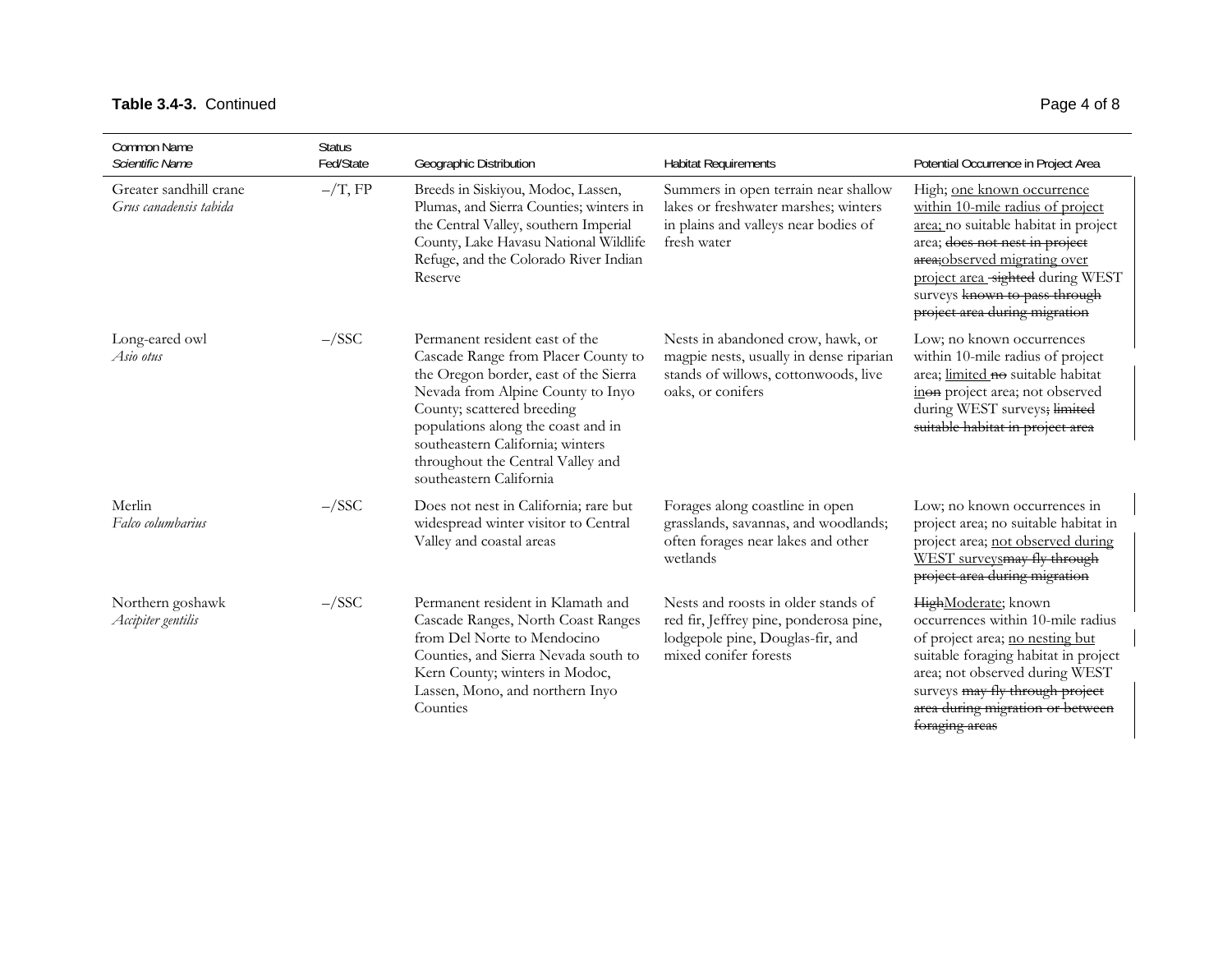## Table 3.4-3. Continued Page 5 of 8

| Common Name<br>Scientific Name           | <b>Status</b><br>Fed/State | Geographic Distribution                                                                                                                                                                                                                                                                                                                                                                                                           | <b>Habitat Requirements</b>                                                                                                                                                                                                        | Potential Occurrence in Project Area                                                                                                                                                                                                                                      |
|------------------------------------------|----------------------------|-----------------------------------------------------------------------------------------------------------------------------------------------------------------------------------------------------------------------------------------------------------------------------------------------------------------------------------------------------------------------------------------------------------------------------------|------------------------------------------------------------------------------------------------------------------------------------------------------------------------------------------------------------------------------------|---------------------------------------------------------------------------------------------------------------------------------------------------------------------------------------------------------------------------------------------------------------------------|
| Osprey<br>Pandion haliaetus              | $-\sqrt{SSC}$              | Nests along the north coast from<br>Marin to Del Norte Counties, east<br>through the Klamath and Cascade<br>Ranges, and in the upper Sacramento<br>Valley; important inland breeding<br>populations at Shasta Lake, Eagle<br>Lake, and Lake Almanor and small<br>numbers elsewhere south through the<br>Sierra Nevada; winters along the coast<br>from San Mateo to San Diego<br>Counties                                         | Nests in snags, trees, or utility poles<br>near the ocean, large lakes, or rivers<br>with abundant fish populations                                                                                                                | High; known occurrences within<br>10-mile radius of project area; no<br>suitable foraging or nesting habitat<br>in project area; two observations<br>during WEST surveys may fly<br>through project area during<br>migration or between foraging<br>areas                 |
| Prairie falcon<br>Falco mexicanus        | $-\sqrt{SSC}$              | Permanent resident in the South<br>Coast, Transverse, Peninsular, and<br>northern Cascade Ranges, the<br>southeastern deserts, Inyo-White<br>Mountains, foothills surrounding the<br>Central Valley, and Sierra Nevada in<br>Modoc, Lassen, and Plumas Counties;<br>winters in Central Valley, along the<br>coast from Santa Barbara to San<br>Diego Counties, and in Marin,<br>Sonoma, Humboldt, Del Norte, and<br>Inyo Counties | Nests on cliffs or escarpments, usually<br>overlooking dry, open terrain or<br>uplands                                                                                                                                             | Low; no known occurrences<br>within 10-mile radius of project<br>area; no suitable habitat in project<br>area; not observed during WEST<br>surveys; no suitable habitat in<br>project area; may fly through<br>project area during migration or<br>between foraging areas |
| Purple martin<br>Progne subis            | $-\sqrt{SSC}$              | Coastal mountains south to San Luis<br>Obispo County, west slope of the<br>Sierra Nevada, and northern Sierra<br>and Cascade ranges; absent from<br>Central Valley except in Sacramento;<br>isolated, local populations in southern<br>California                                                                                                                                                                                 | Nests in abandoned woodpecker<br>holes in oaks, cottonwoods, and other<br>deciduous trees in a variety of wooded<br>and riparian habitats; also nests in<br>vertical drainage holes under elevated<br>freeways and highway bridges | Low; no known occurrences<br>within 10-mile radius of in project<br>area; no suitable nesting habitat in<br>project area; not observed during<br>WEST surveys no suitable nesting<br>habitat in project area                                                              |
| Sharp-shinned hawk<br>Accipiter striatus | $-\sqrt{SSC}$              | Permanent resident in the Sierra<br>Nevada, Cascade, Klamath, and<br>North Coast Ranges at mid-elevations<br>and along the coast in Marin, San<br>Francisco, San Mateo, Santa Cruz,<br>and Monterey Counties; winters over<br>the rest of the state except at very<br>high elevations                                                                                                                                             | Dense canopy ponderosa pine or<br>mixed-conifer forest and riparian<br>habitats                                                                                                                                                    | High; no known occurrences<br>within 10-mile radius of project<br>area; suitable habitat in project<br>area; observed during WEST<br>surveys no suitable habitat in<br>project area; may fly through<br>project area during migration or<br>between foraging areas        |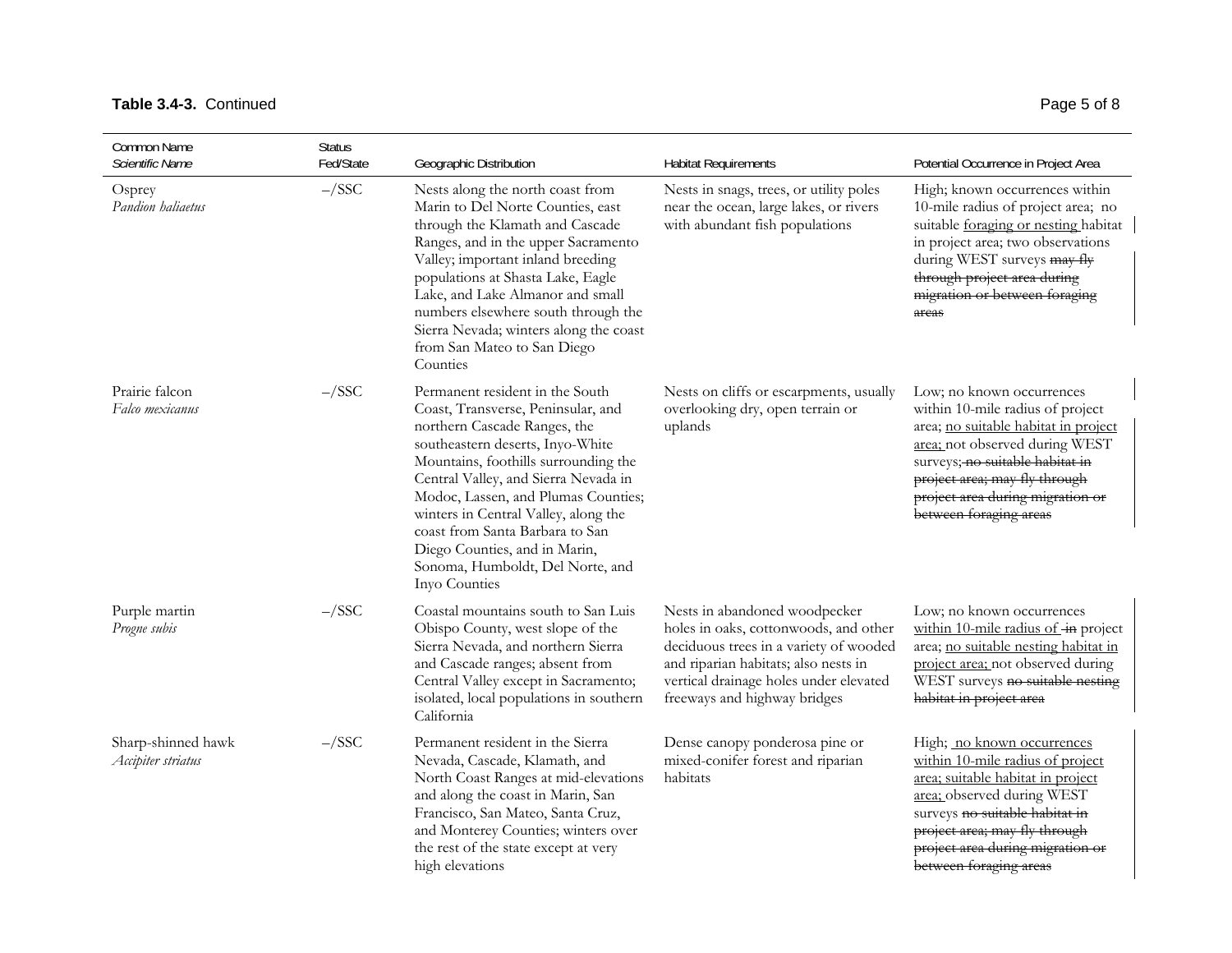## Table 3.4-3. Continued **Page 6 of 8**

| Common Name<br>Scientific Name                              | <b>Status</b><br>Fed/State | Geographic Distribution                                                                                                                                                                                                                                                                                   | <b>Habitat Requirements</b>                                                                                                                                                          | Potential Occurrence in Project Area                                                                                                                                                                                                                                               |
|-------------------------------------------------------------|----------------------------|-----------------------------------------------------------------------------------------------------------------------------------------------------------------------------------------------------------------------------------------------------------------------------------------------------------|--------------------------------------------------------------------------------------------------------------------------------------------------------------------------------------|------------------------------------------------------------------------------------------------------------------------------------------------------------------------------------------------------------------------------------------------------------------------------------|
| Vaux's swift<br>Chaetura vauxi                              | $-\sqrt{SSC}$              | Coastal belt from Del Norte to Santa<br>Cruz Counties and in mid-elevation<br>forests of Sierra Nevada and Cascade<br>Range                                                                                                                                                                               | Nests in hollow, burned-out tree<br>trunks in large conifers                                                                                                                         | Low; no known occurrences<br>within 10-mile radius of project<br>area; no suitable habitat in project<br>area; not observed during WEST<br>surveys; no suitable habitat in<br>project area; may fly through<br>project area during migration or<br>movement between foraging areas |
| Willow flycatcher<br>Empidonax traillii                     | $-\sqrt{E}$                | Summers along western Sierra Nevada<br>from El Dorado to Madera Counties;<br>in Cascades and northern Sierra<br>Nevada in Trinity, Shasta, Tahama,<br>Butte, and Plumas Counties; and along<br>eastern Sierra Nevada from Lassen to<br>Inyo Counties                                                      | Riparian areas and large wet meadows<br>with abundant willows. Usually found<br>in riparian habitats during migration                                                                | Low; known occurrences within<br>10-mile radius of the project area;<br>no suitable habitat in project area;<br>not observed during WEST<br>surveys no suitable habitat in<br>project area; may fly through<br>project area during migration                                       |
| Yellow warbler<br>Dendroica petechia brewsteri<br>(nesting) | $-\sqrt{SSC}$              | Nests throughout California except<br>Central Valley, Mojave Desert region,<br>and high altitudes and eastern side of<br>Sierra Nevada; winters along<br>Colorado River and in parts of<br>Imperial and Riverside Counties; two<br>small permanent populations in San<br>Diego and Santa Barbara Counties | Nests in riparian areas dominated by<br>willows, cottonwoods, sycamores, or<br>alders or in mature chaparral; may<br>also use oaks, conifers, and urban<br>areas near stream courses | HighModerate; no known<br>occurrences within 10-mile radius<br>of project area; limited suitable<br>habitat in project area; observed<br>during WEST surveys limited<br>suitable nesting habitat in project<br>vicinity                                                            |
| Yellow-breasted chat<br>Icteria virens                      | $-\sqrt{SSC}$              | Nests locally in coastal mountains and<br>Sierra Nevada foothills, east of the<br>Cascades in northern California, along<br>the Colorado River, and very locally<br>inland in southern California                                                                                                         | Nests in dense riparian habitats<br>dominated by willows, alders, Oregon<br>ash, tall weeds, blackberry vines, and<br>grapevines                                                     | NoneLow; no known occurrences<br>within 10-mile radius of project<br>area; no suitable nesting habitat in<br>project area; not observed during<br>WEST surveys; no suitable nesting<br>habitat in project area                                                                     |
| Mammals                                                     |                            |                                                                                                                                                                                                                                                                                                           |                                                                                                                                                                                      |                                                                                                                                                                                                                                                                                    |
| Sierra Nevada snowshoe hare<br>Lepus americanus tahoensis   | $-\sqrt{SSC}$              | Cascade Range in Siskiyou and Del<br>Norte Counties and Sierra Nevada<br>from Mt. Lassen to Mono and Tulare<br>Counties, generally between 4,800 and<br>8,000 feet                                                                                                                                        | Dense thickets of conifers, riparian<br>vegetation, or chaparral in boreal life<br>zones                                                                                             | High; observed in project area<br>during J&S reconnaissance survey                                                                                                                                                                                                                 |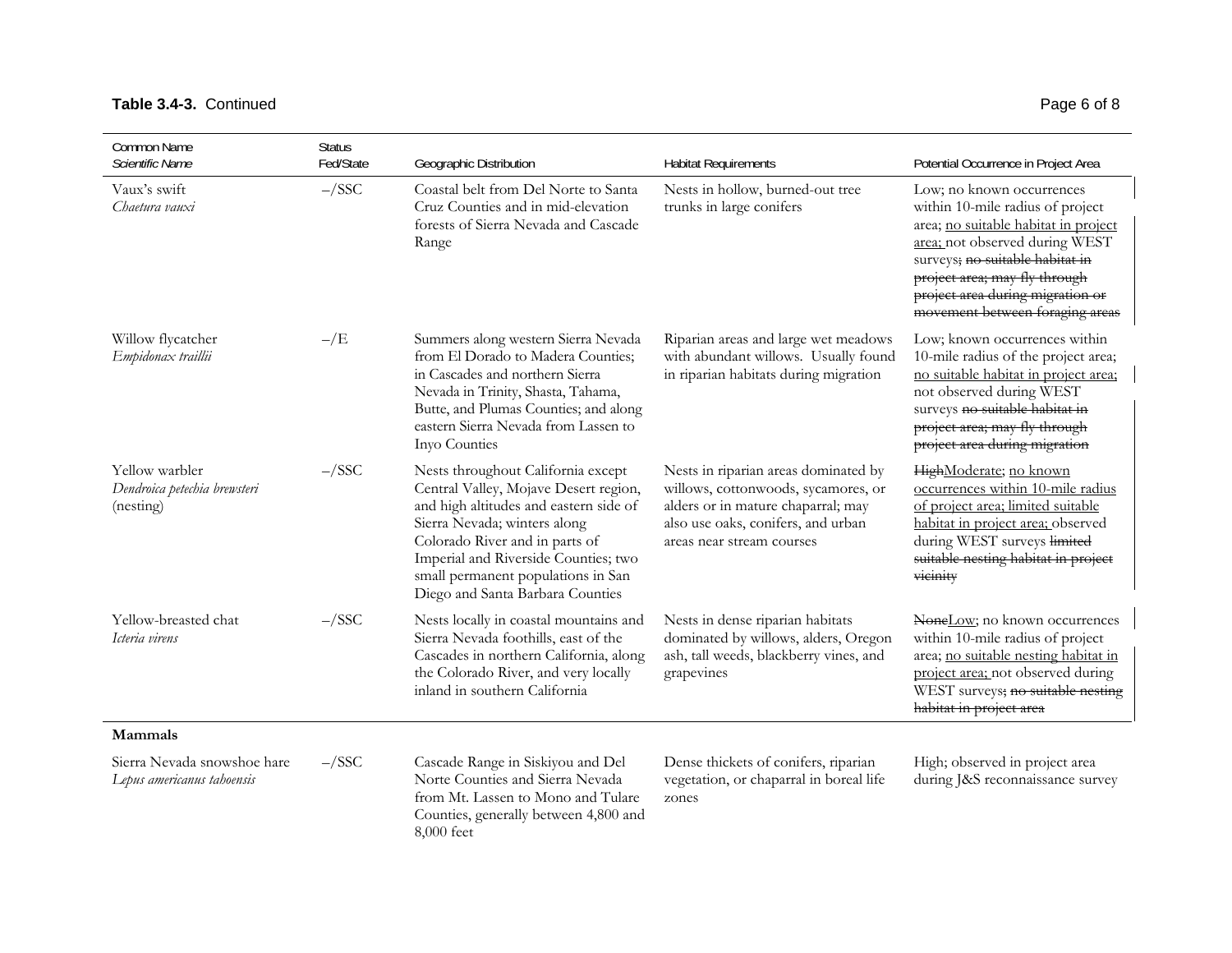## Table 3.4-3. Continued Page 7 of 8

| Common Name<br>Scientific Name                                                       | <b>Status</b><br>Fed/State | Geographic Distribution                                                                                                                                                                                                                                                                        | <b>Habitat Requirements</b>                                                                                                                                                                                                                                                                               | Potential Occurrence in Project Area                                                                                                                                                            |
|--------------------------------------------------------------------------------------|----------------------------|------------------------------------------------------------------------------------------------------------------------------------------------------------------------------------------------------------------------------------------------------------------------------------------------|-----------------------------------------------------------------------------------------------------------------------------------------------------------------------------------------------------------------------------------------------------------------------------------------------------------|-------------------------------------------------------------------------------------------------------------------------------------------------------------------------------------------------|
| American badger<br>Taxidea taxus                                                     | $-\sqrt{SSC}$              | Uncommon, permanent resident<br>throughout the state except for north<br>coast                                                                                                                                                                                                                 | Most abundant in drier, open stages<br>of most shrub, forest, and herbaceous<br>habitats with friable soils                                                                                                                                                                                               | Low; one record within 10-mile<br>radius of project area; suitable<br>habitat in project area                                                                                                   |
| California wolverine<br>Gulo gulo luteus                                             | $-\big/T$ , FP             | Klamath and Cascade Ranges south<br>through Sierra Nevada to Tulare<br>County                                                                                                                                                                                                                  | Sighted in a variety of habitats from<br>1,600 to 14,200 feet; most common in<br>open terrain above timberline and<br>subalpine forests                                                                                                                                                                   | Low; known occurrences within<br>10-mile radius of project area; last<br>occurrence record in 1983;<br>suitable habitat in project area                                                         |
| Pacific fisher<br>Martes pennanti pacifica                                           | C/SSC                      | Coastal mountains from Del Norte to<br>Sonoma Counties, east through<br>Cascades to Lassen County, and south<br>in Sierra Nevada to Kern County                                                                                                                                                | Late successional coniferous forests<br>and montane riparian habitats                                                                                                                                                                                                                                     | Low; known occurrences within<br>10-mile radius of project area;<br>limited poor quality habitat in<br>project area                                                                             |
| Pacific Townsend's (=western)<br>big-eared bat<br>Corynorhinus townsendii townsendii | $-\sqrt{SSC}$              | Coastal regions from Del Norte to<br>Santa Barbara Counties                                                                                                                                                                                                                                    | Roosts in caves, tunnels, mines, and<br>dark attics of abandoned buildings;<br>very sensitive to disturbances and may<br>abandon a roost after one onsite visit                                                                                                                                           | Low; no known occurrences<br>within 10-mile radius of project<br>area; not detected during WEST<br>surveys; no roosting habitat and<br>marginal foraging habitat in<br>project area             |
| Pallid bat<br>Antrozous pallidus                                                     | $-\sqrt{SSC}$              | Throughout California except high<br>Sierra from Shasta to Kern Counties<br>and the northwest coast, primarily at<br>lower and mid-elevations                                                                                                                                                  | Occurs in a variety of habitats from<br>desert to coniferous forest; most<br>closely associated with oak, yellow<br>pine, redwood, and giant sequoia<br>habitats in northern California and<br>oak woodland, grassland, and desert<br>scrub in southern California; relies<br>heavily on trees for roosts | Moderate; no known occurrences<br>within 10-mile radius of project<br>area; suitable habitat in project<br>area; possible detection during<br>WEST surveys; suitable habitat in<br>project area |
| Spotted bat<br>Euderma maculatum                                                     | $-\sqrt{SSC}$              | Throughout eastern and southern<br>California, central Sierra Nevada, and<br>Sierra Nevada foothills bordering the<br>San Joaquin Valley; one recent record<br>from northern California in the<br>Trinity Alps; probably occurs in other<br>portions of the state where habitat is<br>suitable | Wide variety of habitats from low<br>desert to high-elevation coniferous<br>forest, primarily in areas associated<br>with cliff and canyon habitat; females<br>may favor ponderosa pine forests<br>during reproduction                                                                                    | Moderate; one known occurrence<br>in project area; no roosting habitat<br>and suitable foraging habitat in<br>project area                                                                      |